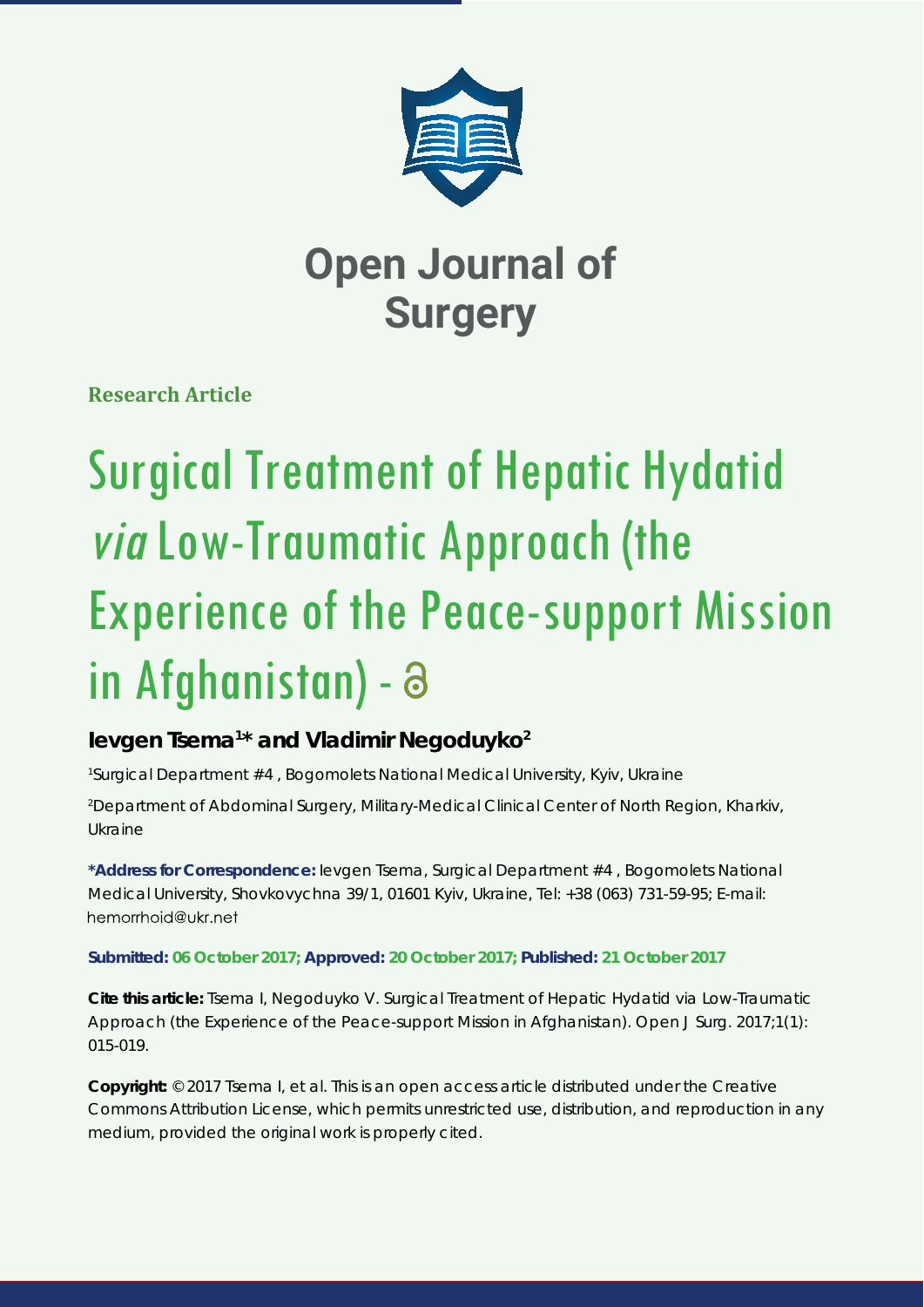#### **ABSTRACT**

The aim of the study was to estimate the results of using the low-traumatic approach in the surgical treatment of patients with large hepatic hydatids.

**Materials and methods**: The results of the surgical treatment of 81 patients with large hydatid cysts in the Islamic Republic of Afghanistan have been analyzed. The patients were divided into 2 groups. The main group consisted of 40 patients, which underwent hydatidectomy *via* low-traumatic approach. The control group consisted of 41 patients, which underwent hydatidectomy *via* traditional open laparotomy. Both groups of the patients were comparable by sex, age, and stage and cyst localization.

Results: It was defined that 76 (93.8%) patients had large and giant hepatic hydatids. The duration of the disease manifestation in the patients varied from 3 months to 12 years. 63 (77.8%) patients had foreign body feeling in the abdominal cavity and constant or intermittent pain in the right hypochondrium. 18 (22.2%) patients had palpable neoplasm but they didn't have any visible abdominal deformations. Hydatidectomy using the low-traumatic approach was possible in 38 (95.0%) patients of the main group. The usage of the proposed approach allowed to significant improvement in the life quality characteristics of the patient in the early postoperative period, such as a total duration of the in-patient treatment, a duration of the in-patient treatment after surgery, a duration of postoperative pain syndrome requiring the use of an analgesic, a duration of the intestinal peristalsis recovery, a duration of the infusion therapy after the surgery, a duration of the bed rest. Moreover, the use of low-traumatic approach allowed to significant reduction of the time of returning to a habitual physical activity and to essential decrease of a duration of discomfort feeling in the wound area.

**Conclusion**: Usage of the low-traumatic surgical approach is a reliable and a safe method of treatment of the patients with large and giant hepatic hydatids, including ones complicated by suppuration. Furthermore, the proposed approach can be useful for the hepatic hydatid treatment in the endemic developing countries, where there is no access to video image endoscopy surgical equipment.

**Keywords:** Hepatic hydatid; Surgical treatment; Low-traumatic approach

#### **INTRODUCTION**

The existence of endemic areas of the hydatid disease in the developing countries enables to obtain valuable experience of the treatment for this pathology. It becomes possible due to medical care delivery to the local population in the peace-support and humanitarian international missions  $[1-4]$ . There are some difficulties in the surgical treatment of hydatid cysts of the liver at present time. Firstly, the traditional methods, which are used for the surgical treatment of large hydatid cysts of the liver, require a quite traumatic surgical approach [5]. The use of laparoscopic methods is limited both by the size of hydatid cysts and by the low availability of the minimally invasive technologies in the developing countries [5-7]. One of directions in resolving of these problems is the implementation of the surgical interventions with using of the low-traumatic approach. First of all, it allows to reduce the operational trauma in cases of a large size hepatic hydatids removal [4].

#### **MATERIALS AND METHODS**

The outcomes of the surgical treatment of 81 patients with hepatic hydatids have been represented in this research. All patients were treated at Surgical Department of Chakcharan Provincial Hospital and Medical Section of Advanced Operative Base "Shield" of Islamic Republic of Afghanistan during the period from 2008 to 2014 year. All the patients were residents of the mountainous regions of Afghanistan. The main group consisted of 40 patients, which underwent hydatidectomy *via* the low-traumatic approach. The control group consisted of 41 patients, which underwent hydatidectomy *via* traditional surgical approach. Both groups of the patients were comparable by sex, age (Table 1), stage and cyst localization (reliability of differences between the control and the main group of the patients was  $< 0.05$ ). The stage of hydatid cyst's development was evaluated according to Akhmedov's classification [8]. The classification recommended by the World Health Organization was used to determine cyst's size [6]. The preoperative ultrasound investigation was performed in all patients with hepatic hydatids. It allowed to define the stage of the cyst's development and to determine their position in the liver segments. The study results processing was carried out using parametric statistics.

#### **RESULTS**

All researched patients had clinical manifestations of the disease. The duration of the disease manifestation in the patients varied from 3 months to 12 years. The reasons for a doctor's visit were the symptoms of cyst suppuration or a visible outpouching of hepatic hydatid on the anterior abdominal wall. A large hepatic hydatid was diagnosed in 62 (76.5%) patients, a giant cyst – in 14 (17.3%) patients and only 5 (6.2%) patients had a medium sized hepatic cyst. The enlargement of abdomen and the deformation of its anterior wall were the most frequent combination of the clinical symptoms in patients with hydatid disease of the liver. There were foreign body feeling in the abdominal cavity and a constant or intermittent pain in the right hypochondrium in 63 (77.8%) patients. 18 (22.2%) patients had a palpable neoplasm but they didn't have any visible abdominal

| Table 1: Characteristic of patients of the main and the control groups depending on their gender and age ( $n = 81$ ). |                  |                      |                          |           |           |           |           |             |                              |
|------------------------------------------------------------------------------------------------------------------------|------------------|----------------------|--------------------------|-----------|-----------|-----------|-----------|-------------|------------------------------|
|                                                                                                                        | Patients' gender | Age range, years old |                          |           |           |           |           |             |                              |
| Groups of the patients                                                                                                 |                  | < 10                 | $10 - 19$                | $20 - 29$ | $30 - 39$ | $40 - 49$ | $50 - 59$ | Total       | Average age $(M \pm \sigma)$ |
|                                                                                                                        | male             |                      | 2                        | 10        | 12        | 5         |           | 31 (77.5%)  | $40.4 \pm 10.6$              |
| Main group                                                                                                             | female           |                      |                          | $\sim$    | 2         | C         | 2         | 9(22.5%)    | $34.5 \pm 11.3$              |
|                                                                                                                        | total            |                      | 3                        | 12        | 14        |           | 3         | 40          | $35.8 \pm 11.5$              |
|                                                                                                                        | male             | $\overline{4}$       | ۰                        | g         | 11        | 9         | ٠         | 33 (80.5%)  | $33.6 \pm 12.5$              |
| Control group                                                                                                          | female           |                      | $\overline{\phantom{a}}$ |           | ົ         | 4         | ٠         | $8(19.5\%)$ | $30.8 \pm 9.4$               |
|                                                                                                                        | total            | 5                    | $\overline{\phantom{0}}$ | 10        | 13        | 13        | ٠         | 41          | $31.4 \pm 10.1$              |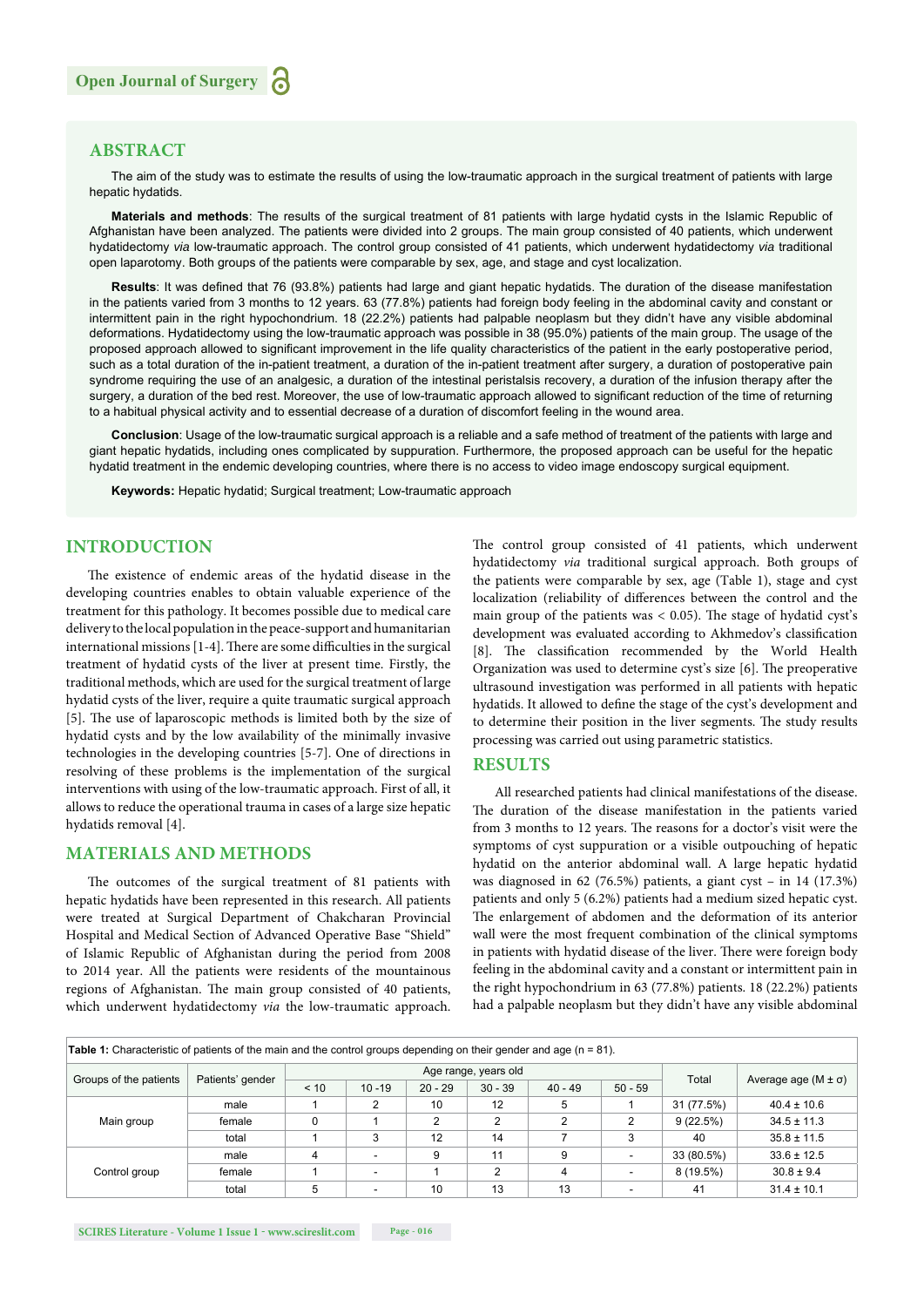deformations. In our practice, we had only one woman with hepatic hydatid who had neither an enlargement of the abdomen nor a palpable neoplasm. This patient had a rupture of hydatid cyst that led to diffuse peritonitis. This case wasn't included into this study, because the patient had died in the first hours after operation. We used one of three variants of the surgery approach in the patients of the control group: midline laparotomy, Kocher's incision or anterolateral laparotomy. 5 patients of the control group had hepatic hydatid in the left lobe of the liver. Thus, Kocher's incision was used in 2 patients which had hepatic hydatid in  $S_1$ , midline laparotomy was used in 2 patients which had hepatic hydatid in  $S_2$ , and also midline laparotomy was used in 1 patient who had cysts in  $S_2$  and  $S_3$  of the liver. According to the algorithm of a surgery approach choice, Kocher's incision was used in the cases of the hydatid cysts localization in the "front" segments  $(S<sub>5</sub>, S6)$  of the right hepatic lobe; whereas, either anterolateral laparotomy or Kocher's incision was used in the patients with the localization of hepatic hydatids in the "posterior" segments  $(\mathsf{S}_7, \mathsf{S8})$  of the right hepatic lobe. Generally, Kocher's incision was used in the cases of the hepatic hydatids localization in  $S_8$  – the incision was performed in the area of cyst's projection on the anterior abdominal wall. The distribution of the patients of the control group with dextral lobe's hepatic hydatids depending on the chosen surgery approaches is presented in the (Table 2). After performing the surgical approach to a hepatic hydatid, the puncture of the cyst and its decompression (hydatid contents aspiration) have been carried out. For this purpose, the free abdominal cavity was delimited with tampons moistened with 25% sodium sulfate solution. The next step was to remove the chitinous capsule of hepatic hydatid (Figure 1a), after that its remaining fibrous tunic was sutured with the parietal peritoneum (marsupialization of hepatic hydatid, (Figure 1b). Then, cyst's cavity draining and the wound closure were carried out. A drainage tube was inserted through the incisional wound in 31 (75.6%) cases; beside to the operative wound (through the separate counter opening) – in 6 (14.6%) patients and both through and beside the incisional wound – in 4 (9.8%) patients with multiple hepatic hydatids. The same steps of the operation were performed like in an uncomplicated hydatid cyst in the case of a festered hepatic hydatid (Figure 2). Treatment of the patients of the main group was carried out using the lowtraumatic approach for reducing a duration of in-patient treatment and increasing the patients' life quality after the operation. The lowtraumatic approach was conducted *via* performing of an incision no longer than 6 cm in the place chosen according to the algorithm described above for the patient of the control group (Figure 3b). All patients of both groups had the palpable signs concerning a localization of hepatic hydatid and 62 (76.5%) patients had a visible cyst's outpouching which indicated the projection of hepatic hydatid on the anterior abdominal wall (Figure 3a). Thereby, a localization of hepatic hydatid was possible to determine in all patients even after the physical examination only. The definite localization of a cyst in the

**Table 2:** Characteristic of the surgical approach in the patients of the control  $\alpha$  aroup with hydatid cysts in the right liver lobe (n = 36).

|                             | Cysts localization in liver segments (%) |           |         |           |             |                   |          |
|-----------------------------|------------------------------------------|-----------|---------|-----------|-------------|-------------------|----------|
| Surgical<br>approach        | $S_{\kappa}$                             | $S_{5.6}$ | $S_{7}$ | $S_{7.8}$ | $S_{\rm a}$ | Multiple<br>cysts | Total    |
| Kocher's<br>incision        | 4(13.3)   1(3.3)                         |           | 4(13.3) |           | 16(53.3)    | 5(16.7)           | 30(83.3) |
| Midline<br>laparotomy       |                                          | -         |         | 1(50.0)   | 1(50.0)     |                   | 2(5.6)   |
| Anterolateral<br>laparotomy |                                          |           |         | 3(75.0)   | 1(25.0)     |                   | 4(11.1)  |
| Total                       | 4(11.1)                                  | 1(2.8)    | 4(11.1) | 4(11.1)   | 18(50.0)    | 5(13.9)           | 36       |



**Figure 1:** Stages of an echinococcal cyst removal a: Hydatid cyst's chitinous capsule removal,

b: Hydatid cyst's fibrous membrane marsupialization (1 - skin incision, 2 external and internal oblique abdominal muscles, 3 - parietal peritoneum, 4 - hydatid cyst's capsule, 5 - stitched parietal peritoneum with hydatid cyst's capsule).



**Figure 2:** Suppurated hydatid cyst removal

- a: Daughterly hydatid cyst' appearance
- b: Hepatic hydatid cavity after its contents removal.



**Figure 3:** Choosing place for the low-traumatic surgical approach to hydatid cyst

a: Visual detection of the hydatid cyst maximal protrusion on the anterior abdominal wall

b: Performing of the low-traumatic approach to the hydatid cyst (1 - skin incision, 2 - external oblique abdominal muscle, 3 - internal oblique abdominal muscle, 4 - hydatid cyst's capsule).

liver parenchyma was determined using ultrasound investigation. The optimal position for a surgical approach was determined depending on the obtained data about cyst's position relatively to the anterior abdominal wall. Midline mini-laparotomy in the main group was performed in 3 (7.5%) patients with hepatic hydatid of the left liver lobe (2 patients –  $S_2$  and 1 case –  $S_1$ ). The distribution of the patients of the main group with dextral lobe's hepatic hydatids depending on the chosen surgery approach is presented in the Table 3. Thereby, hydatidectomy using the low-traumatic approach was possible in 38 (95.0%) patients of the main group. The analysis of the spent time for surgical intervention showed that increasing of our operating crew experience in the low-traumatic hydatidectomy and developing of our operative technique led to decreasing of an average duration of the operation (Figure 4). It was carried out the comparative analysis of the next main indices of the early postoperative course in the control and the main group of the patients, such as a total duration of the in-patient treatment, a duration of the in-patient treatment after the surgery, a duration of a postoperative pain syndrome requiring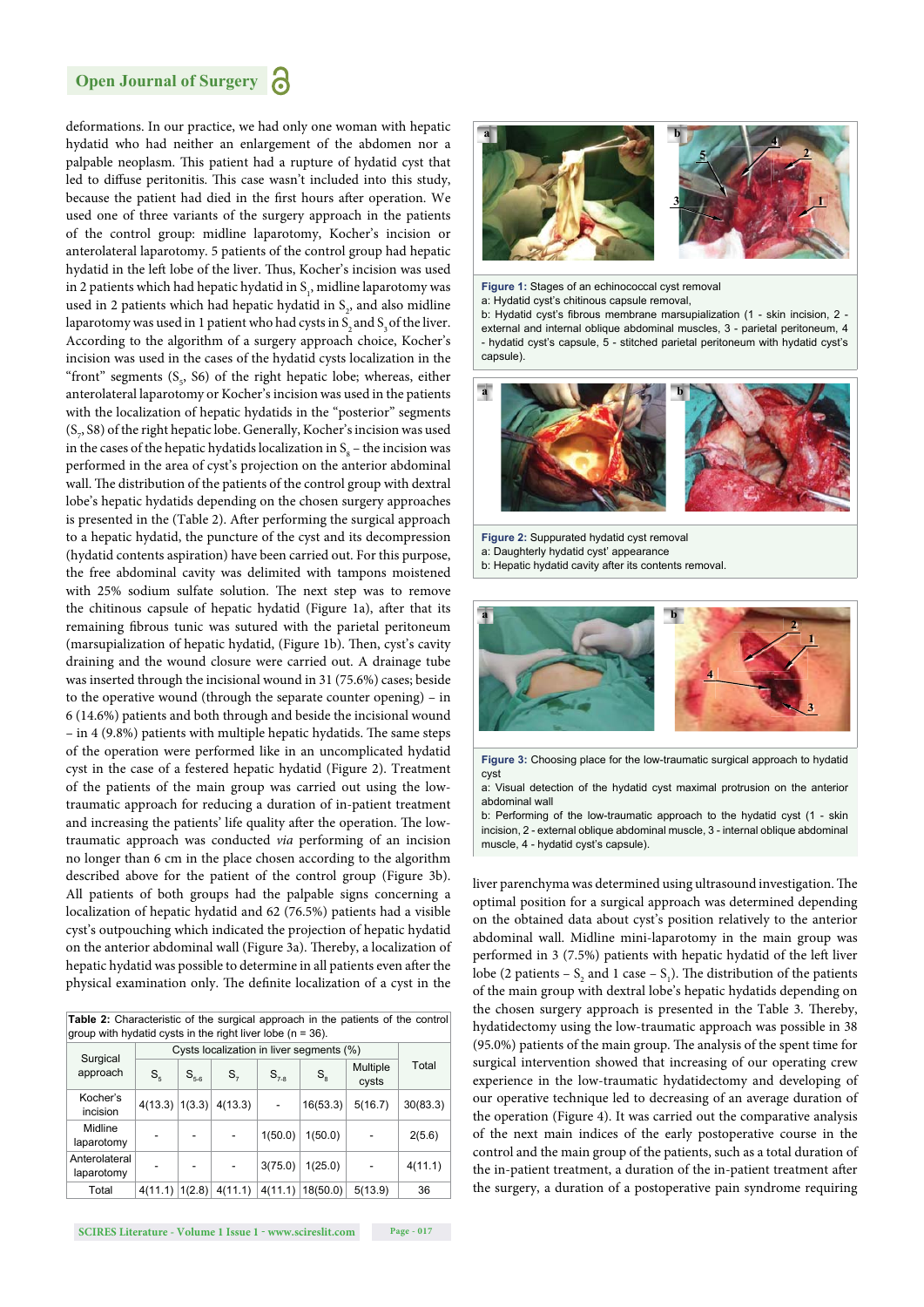the use of analgesics, a duration of a recovery intestinal peristalsis, a duration of an infusion therapy after the surgery, a duration of the bed rest (Table 4). An ultrasound investigation of the liver in the postoperative period showed that in both groups of the patients there was the gradual decrease of the cavity size after hepatic hydatid removal. The obtained data correlated with an average time of drain's staying, an average term of discomfort feeling in the wound area and an average term of returning to a habitual physical activity of the researched patients (Table 5). Thereby, a surgical intervention performing with usage of the low-traumatic approach didn't lead to a deterioration of the long-term results of the residual cavity drainage and didn't prolong a time of drain's staying. Furthermore, using the low-traumatic surgical approach allowed to reduce significantly the time of returning to a habitual physical activity and to decrease essentially the duration of discomfort feeling in the wound area.

#### **DISCUSSION**

The introduction of modern technologies in a surgical treatment of patients allowed to minimize the traumatism of extensive surgical

| <b>Table 3:</b> Characteristic of the surgical approach in the patients of the main group<br>with hydatid cysts in the right liver lobe ( $n = 37$ ). |                                      |           |           |             |          |
|-------------------------------------------------------------------------------------------------------------------------------------------------------|--------------------------------------|-----------|-----------|-------------|----------|
| Surgical approach                                                                                                                                     | Cysts localization in liver segments | Total     |           |             |          |
|                                                                                                                                                       | $S_{\kappa}$                         | $S_{5.6}$ | $S_{7.8}$ | $S_{\rm a}$ |          |
| Mini-laparotomy in right<br>hypochondrium                                                                                                             | $5(20.0)$ 2 (8.0)                    |           |           | 18(72.0)    | 25(67.6) |
| Anterolateral mini-<br>laparotomy                                                                                                                     |                                      |           | 10(100.0) |             | 10(27.0) |
| Anterolateral laparotomy*                                                                                                                             |                                      |           | 2(100.0)  |             | 2(5.4)   |
| Total                                                                                                                                                 | 5(13.5)                              | 2(5.4)    | 12(32.4)  | 18(48.6)    | 37       |
| * Langth of the abdominal unll incision was more than C am                                                                                            |                                      |           |           |             |          |

Length of the abdominal wall incision was more than 6 cm.



successfully hospitalized to the in-patient department: a: Patients of the control group b: Patients of the main group

| treatment $(n = 81)$ .                                                                                |                              |                                   |  |  |  |
|-------------------------------------------------------------------------------------------------------|------------------------------|-----------------------------------|--|--|--|
| Characteristics of the postoperative course                                                           | The main group<br>$(n = 40)$ | The control<br>group ( $n = 41$ ) |  |  |  |
|                                                                                                       | $M \pm \sigma$               | $M \pm \sigma$                    |  |  |  |
| Total duration of the in-patient treatment,<br>days                                                   | $6.9 \pm 1.9$                | $9.9 \pm 3.1*$                    |  |  |  |
| Duration of the in-patient treatment after the<br>surgery, days                                       | $5.4 \pm 1.8$                | $8.1 \pm 2.8^*$                   |  |  |  |
| Duration of a postoperative pain syndrome<br>requiring the use of analgesics, days                    | $1.7 \pm 0.8$                | $2.7 \pm 1.0^*$                   |  |  |  |
| Duration of a recovery intestinal peristalsis,<br>days                                                | $1.5 \pm 0.5$                | $2.6 \pm 0.5^*$                   |  |  |  |
| Duration of an infusion therapy after the<br>surgery, days                                            | $1.7 \pm 1.1$                | $3.0 \pm 1.2$ *                   |  |  |  |
| Duration of the bed rest                                                                              | $1.9 \pm 0.7$                | $2.8 \pm 0.9^*$                   |  |  |  |
| *Reliability of differences between the control and the main group of the<br>patients was $< 0.001$ . |                              |                                   |  |  |  |

Table 4: Specification of the early postoperative period after the surgery treatment ( $n = 81$ ).

| <b>Table 5:</b> Specification of the late postoperative period after the surgery treatment |
|--------------------------------------------------------------------------------------------|
| $(n = 81)$ .                                                                               |

| Characteristics of the postoperative                                                             | The main group<br>$(n = 40)$ | The control group<br>$(n = 41)$ |  |
|--------------------------------------------------------------------------------------------------|------------------------------|---------------------------------|--|
| course                                                                                           | $M \pm \sigma$               | $M \pm \sigma$                  |  |
| Time of drain's staying, days                                                                    | $65.3 \pm 5.6$               | $62.7 \pm 10.1$                 |  |
| Term of returning to a habitual physical<br>activity, days                                       | $21.3 \pm 2.8$               | $29.2 \pm 4.2^*$                |  |
| Term of discomfort feeling in the wound<br>area, day                                             | $8.9 \pm 2.6$                | $13.0 \pm 3.7$ *                |  |
| *Reliability of differences between the control and the main group of patients<br>$was < 0.05$ . |                              |                                 |  |
|                                                                                                  |                              |                                 |  |

interventions (such as hemicolectomy, pancreatoduodenal resection, gastrectomy), including echinococcectomy [2,3,9,10]. The traumatic nature of the surgery interventions can be significantly reduced by using laparoscopic methods of the surgical treatment, but their wide application is constrained by the high probability of cyst rupturing and its contents disseminating over the abdominal cavity [10-12]. Early publications about the results of the laparoscopic treatment of hepatic hydatid reported about a high risk of intra-abdominal complications such as a dissemination of parasites, an injury of large vessels and bile ducts, a formation of bile fistulas [2,3]. The  $1<sup>st</sup>$ ,  $2<sup>nd</sup>$ , 3<sup>rd</sup>, 5<sup>th</sup> and 6<sup>th</sup> hepatic segments are considered as the most safe for performing of the laparoscopic operations. Whereas, performing of the laparoscopic intervention is considered as a dangerous procedure due to poor visualization of an affected site of the liver in the cases of hydatid cyst localization in  $4<sup>th</sup>$ ,  $7<sup>th</sup>$  and  $8<sup>th</sup>$  hepatic segments [11,12]. In addition, the use of the laparoscopic surgery is contraindicative in cases of secondary infection of hydatid cyst [2,4,7]. Later research works showed a higher effectiveness of the laparoscopic techniques. However, the laparoscopic interventions still continue to be disputable for using of video image endoscopy in patients with large / giant hepatic hydatid or suppurated cyst [3,5,7,9]. Open operations continue to be preferable for the complete removal of hydatid contents and a capsule of large hydatid cysts. But this approach contradicts the current trend in the abdominal surgery according to which the majority of surgical operations, including very difficult ones, are performed using video image endoscopy and mini-invasive surgical approaches. The modern operations in patients with a large and a giant hepatic hydatid remain unnecessarily traumatic, despite of their high effectiveness. Therefore, the aim of this study was to reduce the operative trauma without compromising on the radicalism of the surgery methods, aparasitism and the speed of conducting of the certain stages of the surgical intervention. Prudnikov M.I. and al. (2011) reported about the experience of treatment 36 patients with hepatic hydatid, accumulated by many hospitals of Russian Federation and Republic of Tajikistan [4]. The data presented in our work summarizes the treatment experience of twice as many patients with using of the proposed low-traumatic approach in patients treatment with hepatic hydatid. The obtained results confirm the possibility of performing hydatidectomy *via* low-traumatic approach depending on various hydatid cyst localizations and keeping the technical capability for a conversion to the traditional open surgical approach. Furthermore, the proposed surgical approach can be useful for the hepatic hydatid treatment in the endemic (for echinococcosis) developing countries, where there is no access to video image endoscopy surgical equipment.

#### **CONCLUSION**

Using the low-traumatic approach is a reliable and a safe method of treating patients with large and giant hepatic hydatid, including